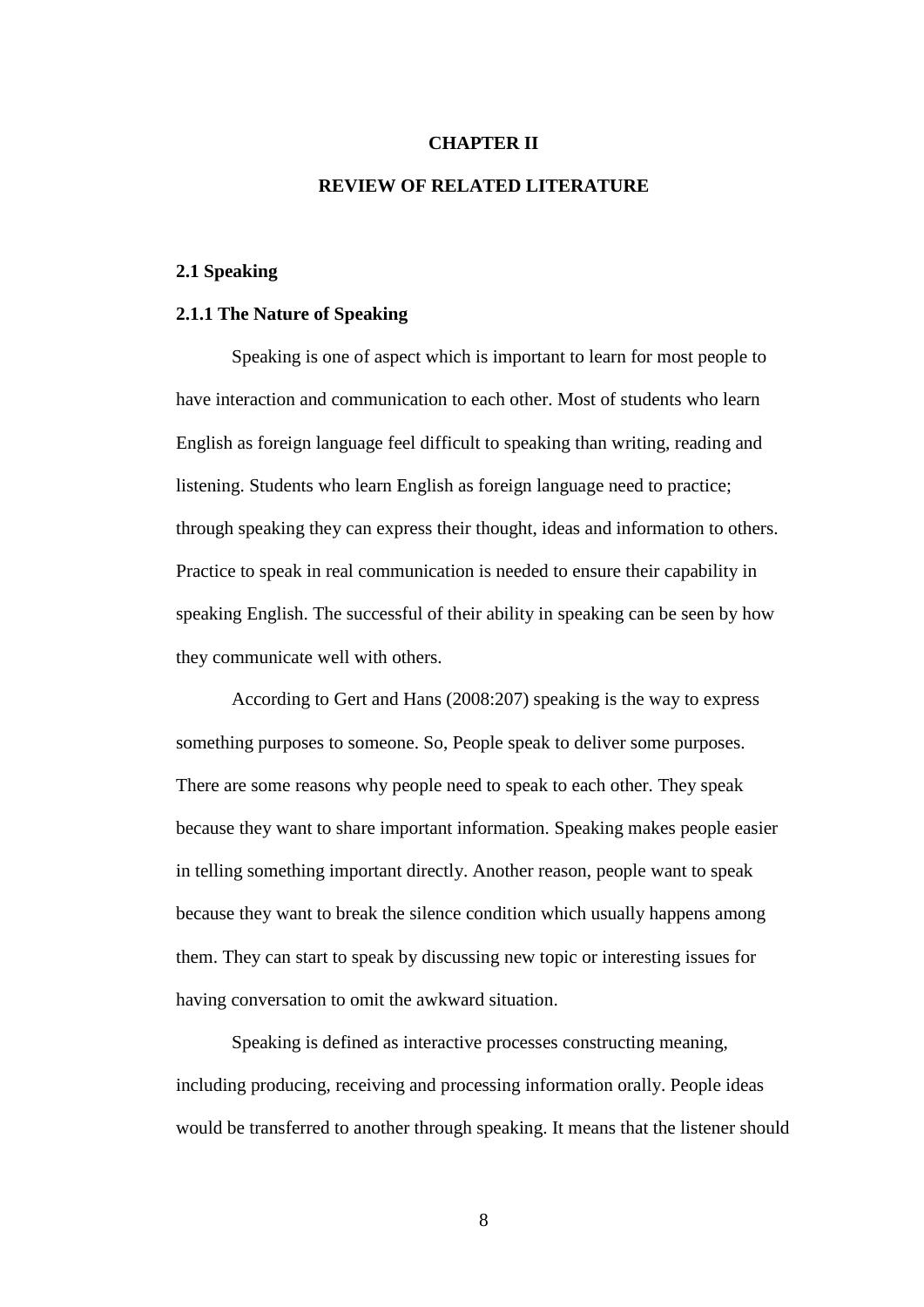understand what they are talking about for getting the message. In order to understand well the message, they have to speak naturally (Aminuddin 2016:1-3). Sometimes it will be difficult to speak because they cannot revise what they have said before. Brown and Yule (1999:14) support the statement where they stated that speaking is depend on the complexity of the information to be communicated. So, when people makes mistake when they are speaking it is difficult for them to clarify what they want to say truly.

One important thing that should be considered by the people who is capable in speaking is not always the person who master in manipulating the structure of sentence they speak, but the one who is able to process situation around them. It is like the ability of interaction with social contact and talking about topic which has already shared between them (Littlewood 2002:4).

In conclusion, speaking is the interactive process which constructs meaning including producing, receiving and processing information orally where people can express their thought, ideas and information to other. Talking about speaking means that talking about communication because speaking is a part of communication.

### **2.1.2 The Importance of Speaking**

According to the 2006 English curriculum and its supplement, the importance of curriculum is students are able to communicate using English by mastering the whole skills. Actually it is very difficult for most of the students to master all skills. The most difficult skill for the students to expand is speaking. Because there are many aspects which are include in speaking. When they want to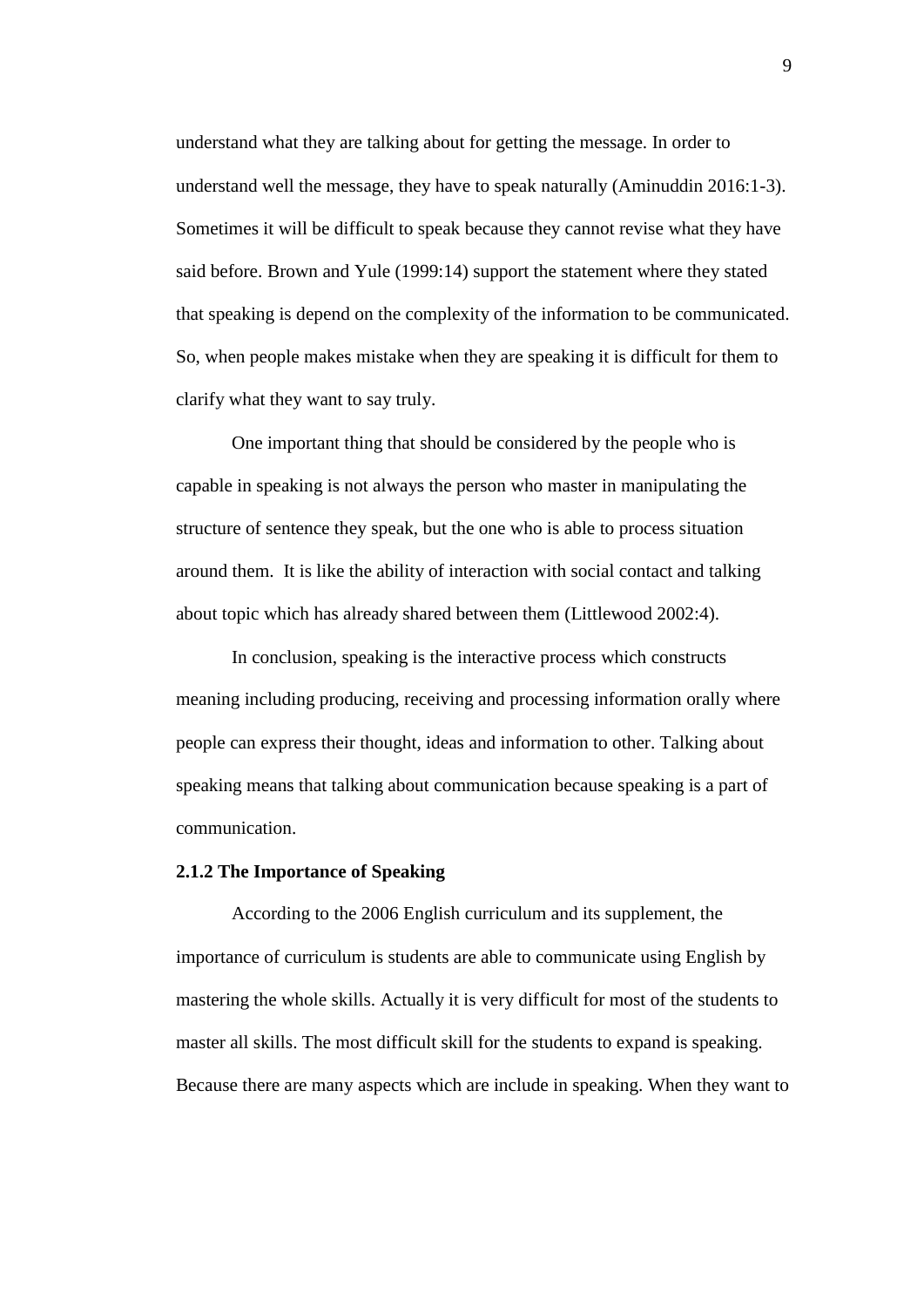speak they have to use appropriate vocabularies, grammar and also the pronunciation so that there is no misunderstanding.

People spend most of their life with communication. They speak as long as their life (Ramelan in Zaini, 2013). It means that speaking is very important in supporting their activity in life environment. It has become part of their daily activity. When a person speaks, it means that they want to share or express their feeling, thought and ideas toward the others. They also can share information through speaking or can be said that they have been making communication.

Zaini (2013) also stated that people as social human always share what they have to each other, involves idea, thought and information. Sometimes we can get information faster from people beside us. By communication, we can know what the newest issues easily. Not only information, but also we can share our thought ideas to others when they have problem. By sharing, we can solve problem in life easily. Through speak we get many benefits which can help us in daily life. From those examples, we can conclude that speaking has become important part in human life.

## **2.1.3 The Speaking Competence**

Speaking skill consists of the use of language in real situation and the ability in producing and understanding the utterances. It is composed by coherency sound produced by muscle and mental aspect and the ability to arrange the meaningful words with correct sounds. There are five competences to measure the students" speaking ability. They are stated as follows:

1. Pronunciation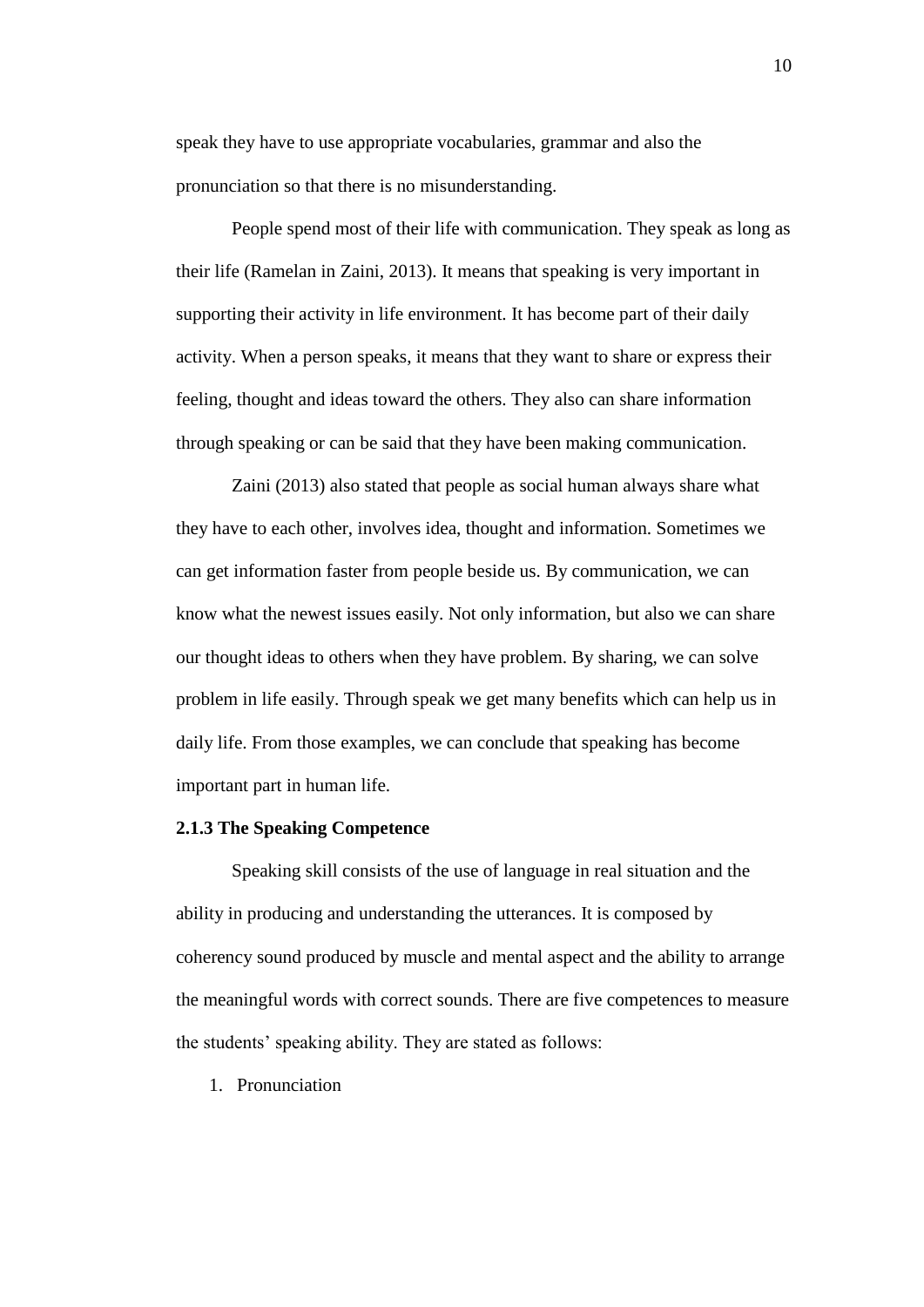Pronunciation is the way in which language is a spoken and pronounced (Hornby, 1974:669). It means that pronunciation is an important part of language including its aspect such as accent, stress and intonation.

2. Grammar

Grammar is a rule in constructing and changing form of words into good sentences in right structure of language. Grammar should be taught to make students can speak well.

3. Vocabulary

Hornby (1974:979) stated that Vocabulary is range of words that known by people and use to communicate. Many vocabularies known by students will help them to share idea and speak well.

4. Fluently

Hornby (1974:330) defines fluency is the ability in which people can speak smoothly and easily. It means that people can speak without any hesitation even though they makes mistake in pronunciation and grammar.

5. Self-confidence

Self confidence is important factor in learning speaking. Students who master vocabulary and grammar will be easy to share their idea in speaking and it makes them have excellent self confidence.

## **2.2 Assessment in Speaking**

Assesment is important part in teaching and learning in the classroom. For teachers, assessing the students is needed to determine whether the goal of the study has achieved or not. Brown (2004) has defines assessment as an ongoing process of judgment which consist of teachers' comment and response toward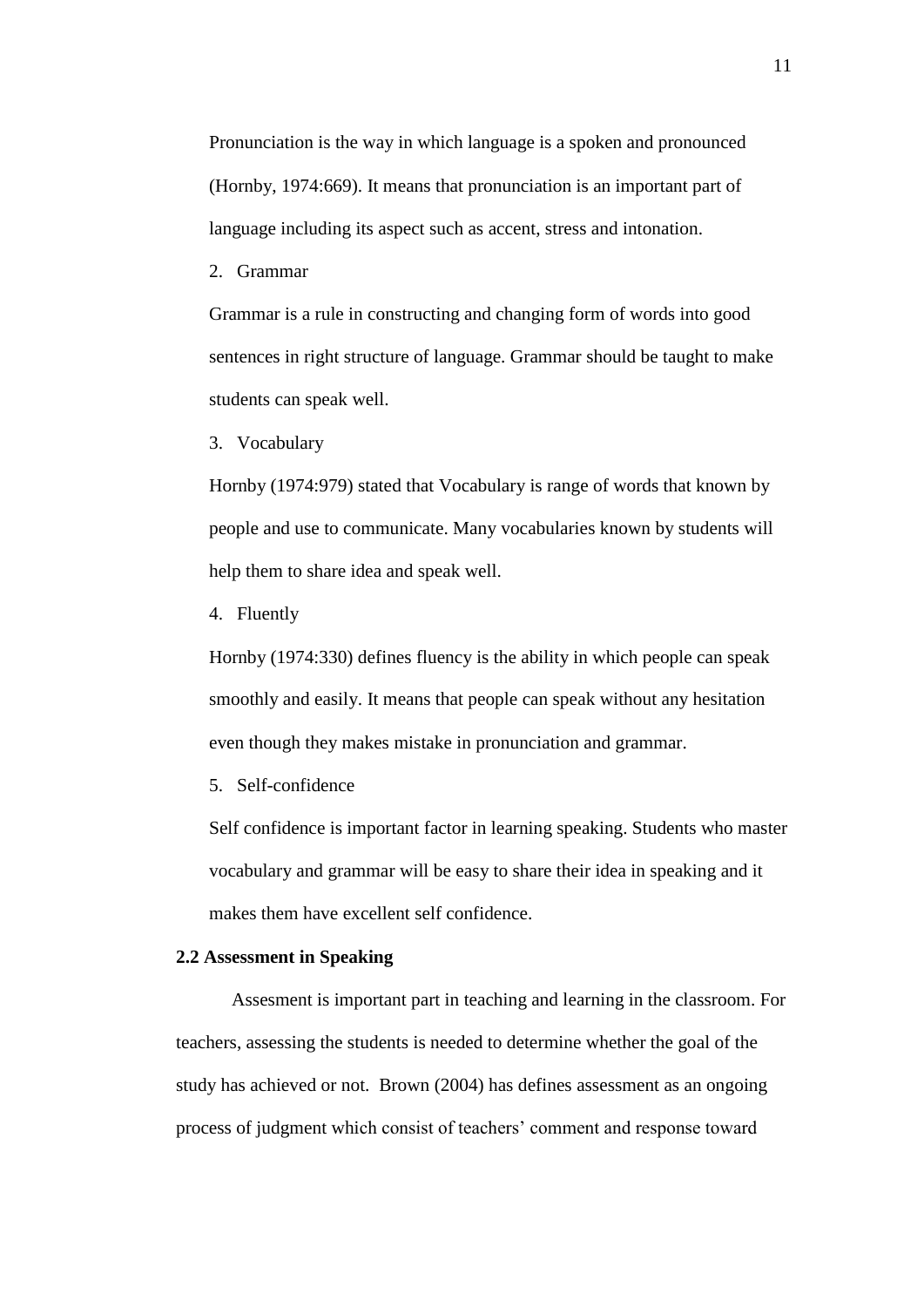students' performance to measure students' ability. That is, unlike tests, the results of assessment do not need to be reported all the time, and furthermore, they are not necessarily reflected in the final grades. Thus, the term assessment is used to incorporate a wide range of methods for evaluating student performance and attainment, including formal testing. Scanlan (2003) stated that assessment simply means giving students test and assigning them grades.

The assessment method is designed to offer individualized and informative feedback rather than merely numerical scores. On the other hands, if teacher choose assessment strategies that demand critical thinking or creative problem solving, teachers will realize a higher level of students' performance or achievement. In addition, good assessment can help students become more effective self-directed learner. Assessment in this study focus on speaking aspect. Sometimes it difficult to assess the students in speaking. The assessment which usually teachers do in the classroom such as role play,question and answer, describing and interviewing.

#### **2.3 Portfolio for Assessment**

#### **2.3.1 The Nature of Portfolio for Assessment**

According to Arter and Spandel (1992), portfolio is a purposeful collection of student work that exhibits to the student, or others, their efforts or achievement in one or more areas. Paulson, Paulson and Mayer (1991: 60) have similar definition about portfolio. They define that portfolio is a purposeful collections of student's work that exhibits the student's efforts, progress and achievement in one or more areas. The collection should include student participation in selecting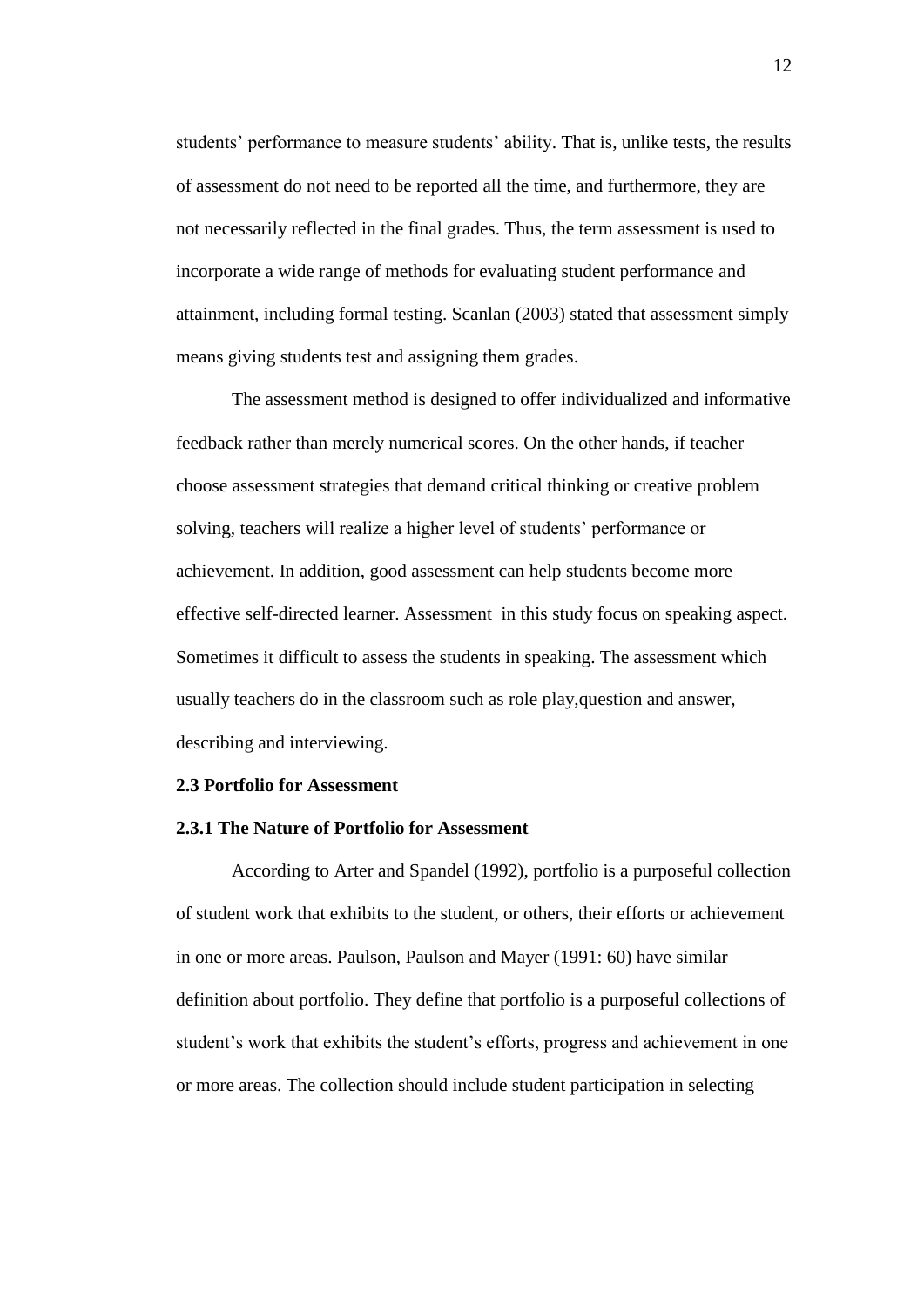contents, the criteria for selection, the criteria for judging the quality of the work and evidence of student self-reflection.

Grace (1992, p.1), who stressed the learning process, stated that portfolio is a record of the child"s learning process. Record means that what are they have learned and what have they got from the learning process. Portfolio helps the students in thinking, questioning, producing and having social interaction with others. Portfolio for assessment builds the students to be independent and active. They have responsibility to do their work with the schedule which has made before.

De Fina (1992, p.13), who emphasizes the characteristic of portfolios, stated that portfolios are systematic, purposeful, and meaningful collections of students' work in one or more subject areas. On the other hand, Birgin (2003, p.22) defines portfolio as the assessment of some data about students' skills in one or more areas in a certain time period, regular collection of his studies and performances according to predetermined criteria.

Yang (2003) defined portfolio as a compilation of students' work, documenting their effort, progress and achievement in their learning, and their reflection on the materials negotiated for the portfolio. Crosby (1997) indicates that the primary purpose of portfolios in EFL context is to increase the level of students' motivation and to give them a sense autonomous learning. Portfolio assessment is used as an evaluation tool for reviewing the status of student progress and development. The components of the portfolio are decided by the teachers, the students, or through an agreement between teachers and students.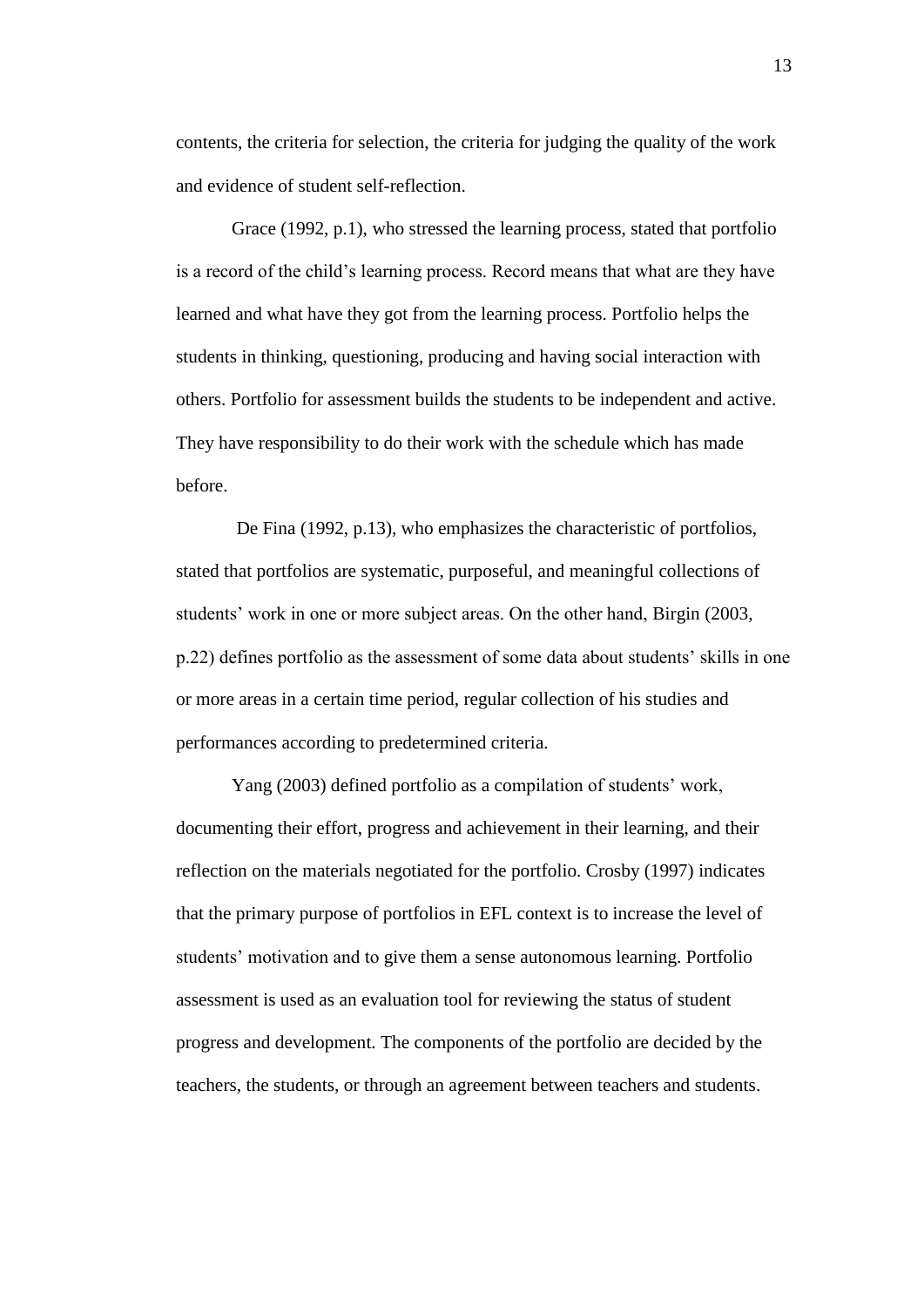Johnson (1996) defines portfolios as a cumulative collection of work students have done. In other words portfolios show a student's work from beginning of the term to the end. It will give both teacher and students chance to evaluate the progress where the students have made. In conclusion, portfolio is a systematic collection of students' work that exhibits students' effort and achievement in one or more subject over a period of time. Portfolios used for documentation in students" work which can show their improvement especially their development of skill in the subject that they learn.

## **2.3.2 The Characteristic of Portfolio**

Some researcher has delivered some characteristics of portfolio for assessment. According to Adeyemi (2003) the characteristics of portfolio are stated as follows:

- 1. A portfolio is a form of assessment which the students and teacher have deal and do it with cooperation.
- 2. A portfolio is not just the collection of students work, but it involves a selection of their works.
- 3. A portfolio provides samples of students work over the period of time. It shows the students growth about the weaknesses and strengths which can be the improvement goals for the teacher.
- 4. The criteria for selecting and assessing the portfolio contents should be clear for students and the teacher in order to makes small fault in grading.

In Addition, based on Kemp and Toperoff (1998) there are some criteria"s of portfolio for assessment. Thus are: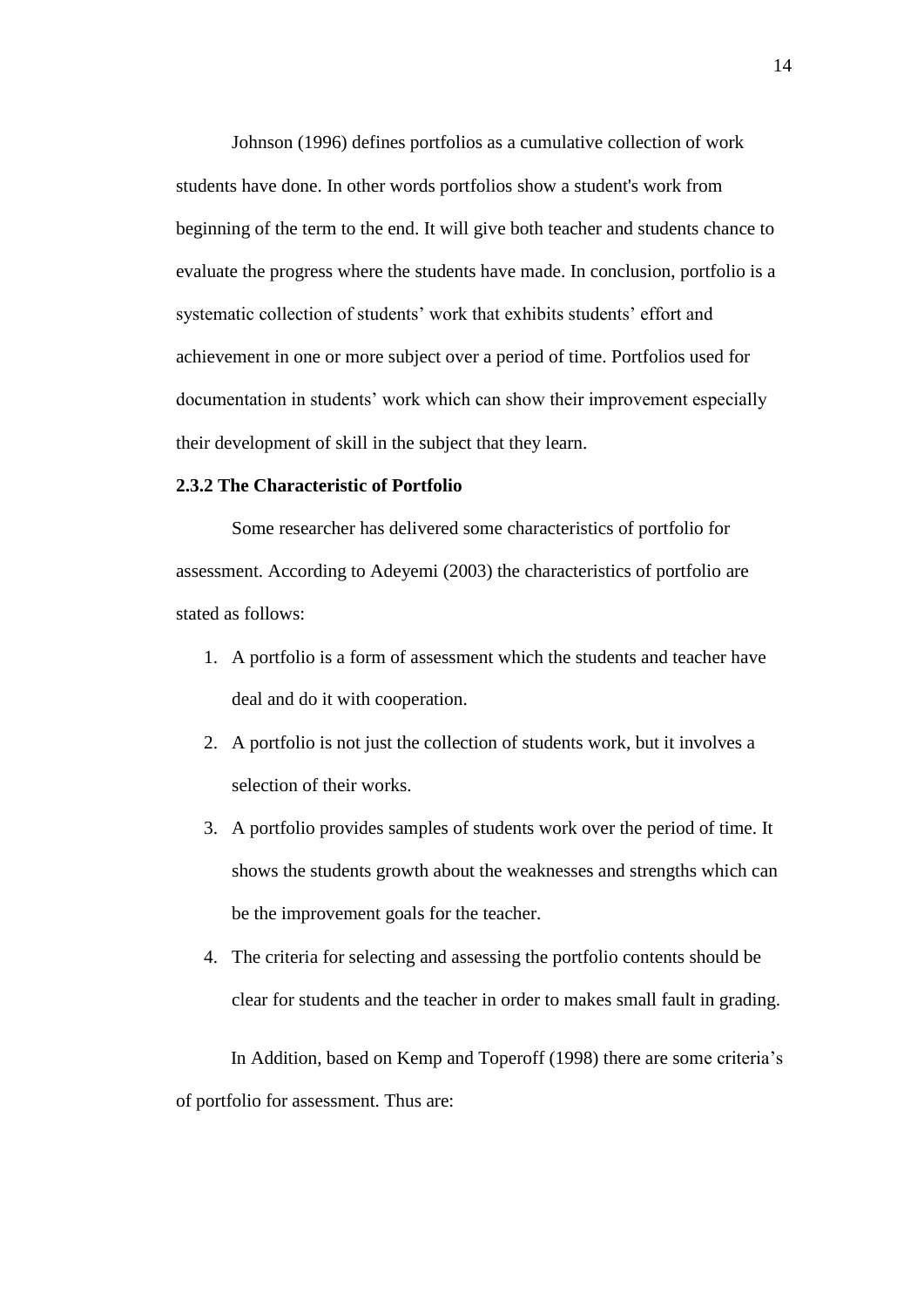- 1. Portfolio should match with the assessment for teaching. The product assessed is class work.
- 2. Portfolio should have clear goal. Teacher and students have to deal with the task, so what teacher says students should do it.
- 3. Portfolio gives students profile of their abilities. Including the depth, breadth and growth of their study.
- 4. Portfolio as a tool of assessing a variety skill such as written or oral form.
- 5. Portfolio develops the students "awareness, social skills and independent learners. They can reflect on their progress and the quality of their work. Students can work together whether in pair or group work condition. They can justify their self in assessment.
- 6. Portfolio is efficient tool to demonstrate learning, which is different kind of product result from the task, will be gathered in one package.

### **2.3.3 The Types of Portfolio**

There are many types of portfolio, it depends on the purpose and collected items in it. Therefore, many researchers have different types of portfolio. Based on Haladyn (1997) there are five types of portfolios that named ideal, showcase, documentation, evaluation and class portfolio. Ideal portfolio contains of students' all work and it is not given to students a grade. Students can assess their own portfolio. The showcase portfolio only contains the students' best works, so the students can select their own work and reflect it. But this type of portfolio is not suitable to be assessed and graded. The documentation portfolio is collection of students work over time which shows the growth and improvement reflecting students' learning of identified outcomes. The evaluation portfolio is including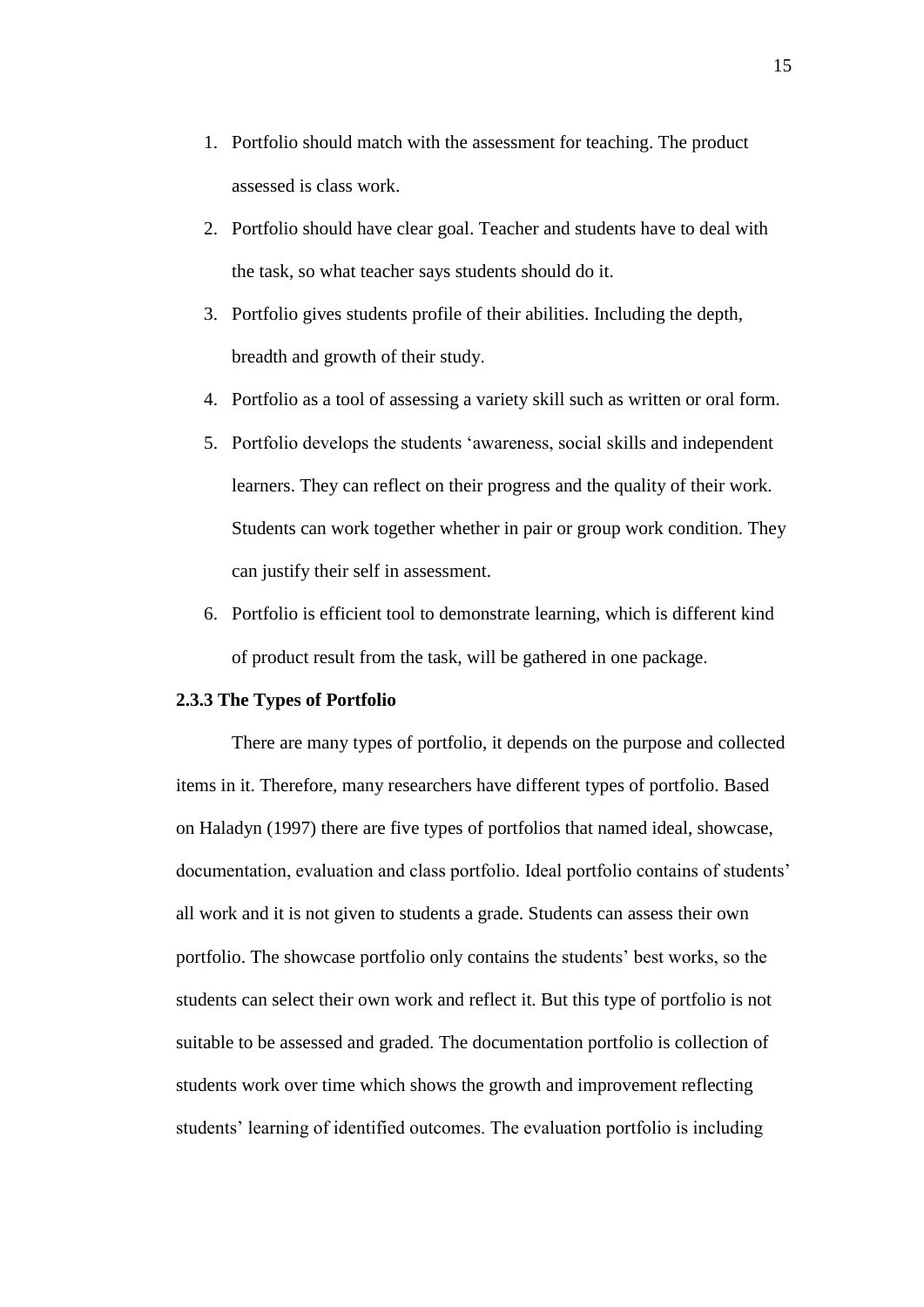standardized collection of students' work which has been determined by teacher and students. This type of portfolio is suitable for grading. The last is class portfolio, it contains students' grade, teachers' view and knowledge about students in the classroom.

Other researcher also has different types about portfolio. Slater (1996) describes three types of portfolio as showcase, open-format and checklist portfolio. A showcase portfolio is a limited portfolio where a student is only allowed to present a few pieces of evidence to demonstrate mastery of learning objectives. In an open-format portfolio, students are allowed to submit anything they wish to be considered as evidence for mastery of a given list of learning objectives. A checklist portfolio is composed of a predetermined number of items. Often, a course syllabus will have a predetermined number of assignments for students to complete.

Melograno (2000, p.101), who made more detailed descriptions, defines nine types of portfolios. These types of portfolios are not exhaustive and can be used separately or in combination. These classifications are presents as follow:

- 1. Personal portfolio: The portfolio contains pictures, awards, videos, or other memorabilia. The personal portfolio serves as a catalyst for selfreflection and sharing.
- 2. Working portfolio: The on-going, systematic collection of student work samples and exhibits can be maintained in a working portfolio. This is collection of daily, weekly, monthly, or unit work products forms.
- 3. Record-keeping portfolio: This type of portfolio is usually kept by teachers. It contains necessary assessment samples and records that may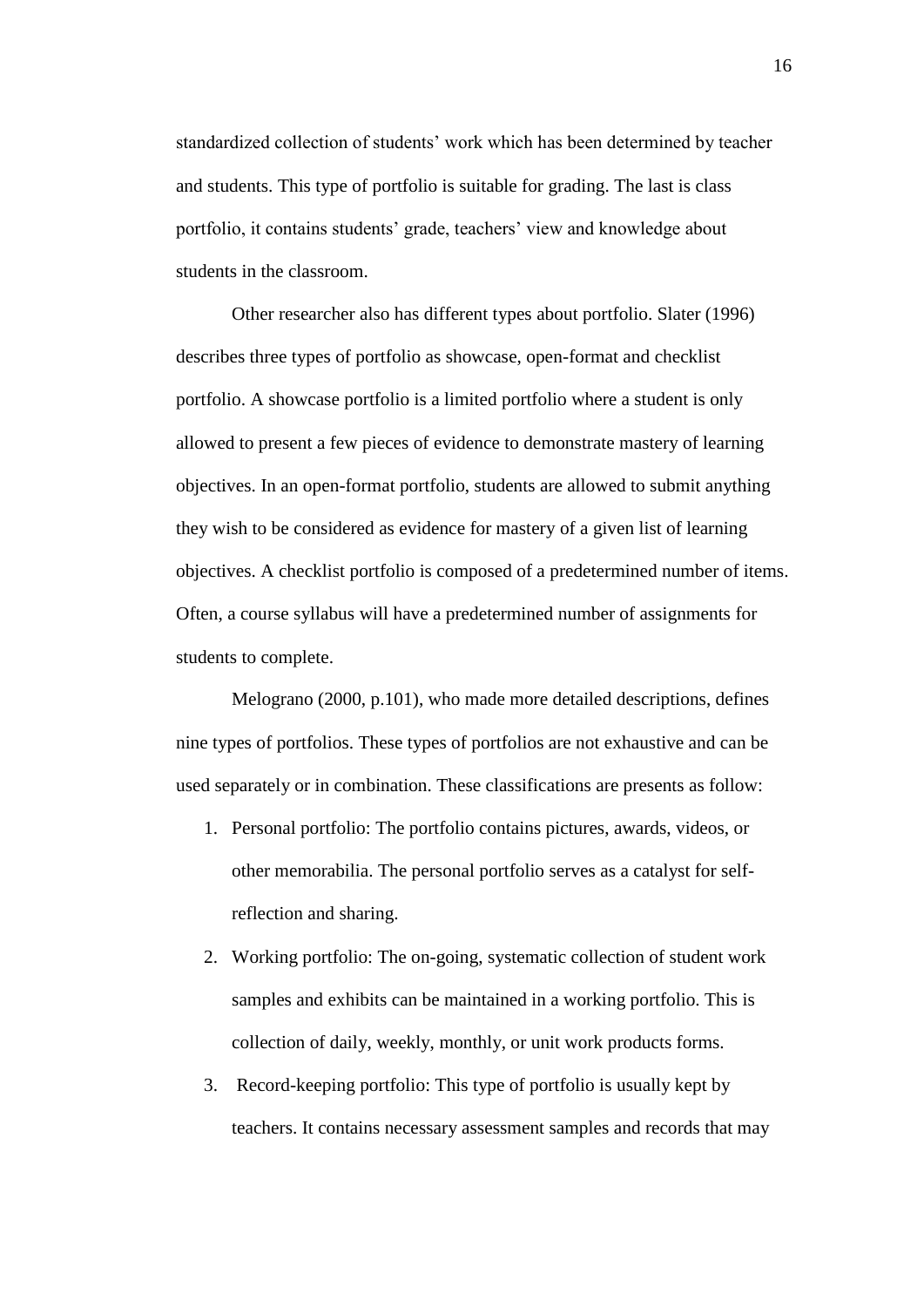be required (e.g., written exams, proficiency tests). It also include observational information such as anecdotal notes, frequency index scales, narrative descriptors, behavior checklists and progress reports that supplement traditional report cards.

- 4. Group portfolio: Each member of group contributes individual items such as samples, pictures, and community project to demonstrate the effectiveness of the entire group.
- 5. Thematic portfolio: This portfolio would relate to a unit of study with a particular focus, normally lasting from 2 to 6 weeks.
- 6. Integrated portfolio: To view the whole student, works from all disciplines showing connections between or among subjects would be included. Selected items, either required or optional, could be drawn from several or all subjects. For example, this portfolio can be prepared in math and science courses.
- 7. Showcase portfolio: A limited number of items are selected to exhibit growth over time and to serve a particular purpose. Usually, only the student's best works are included.
- 8. Electronic portfolio: Technological advances have made electronic portfolios. Students can collect the task in the form of pictures, sounds or word. Electronic portfolios offer many advantages such as to collect, and store, and manage the information electronically according to traditional portfolios.
- 9. Multiyear portfolio: Students would collect items from a cluster of grade levels over 2, 3, or 4 year intervals. The multiyear portfolio would be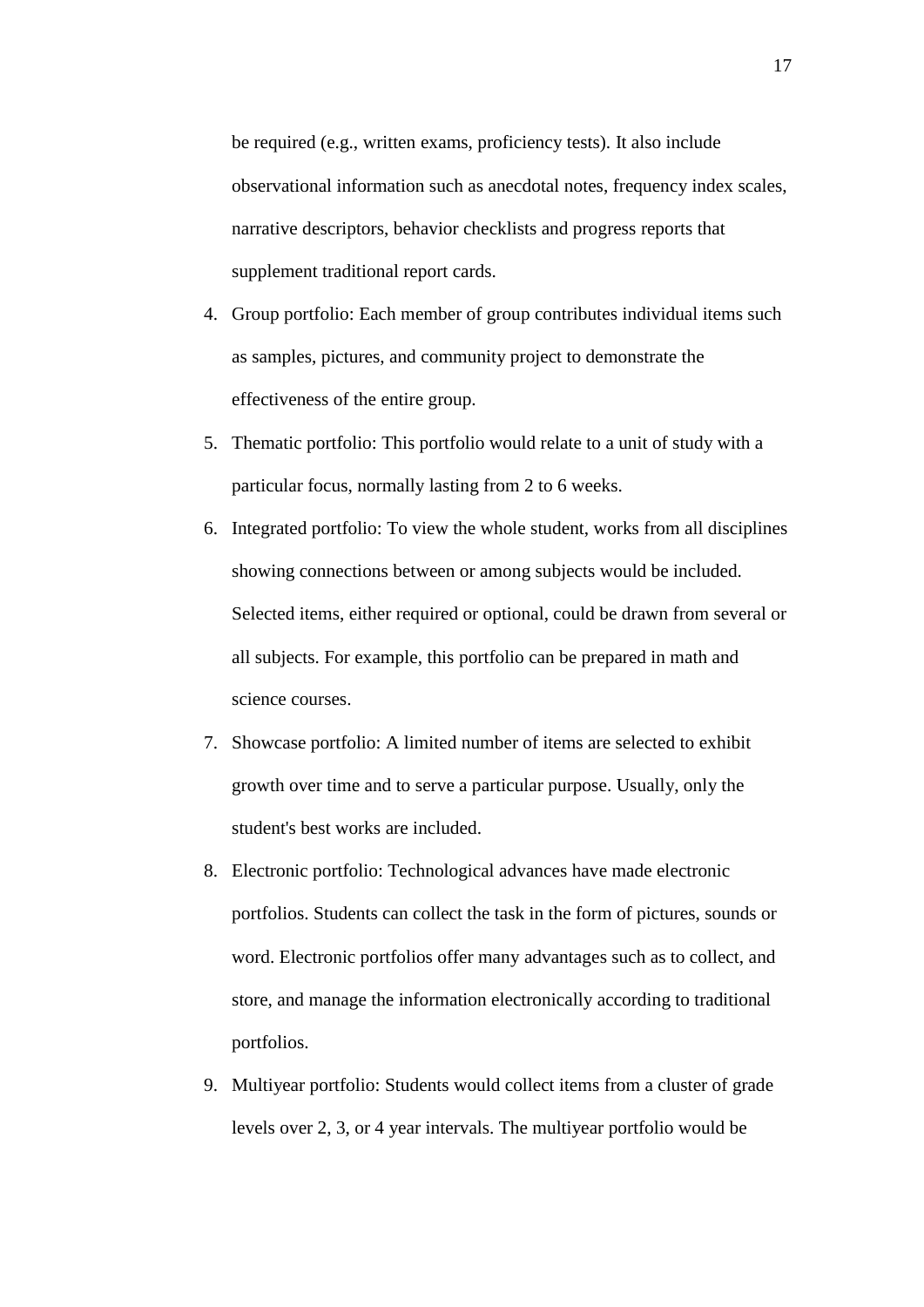stored at the school. For example, this portfolio can be use to follow students" progress periodically during primary and secondary school and university education.

# **2.3.4 The Steps of Using Portfolio**

According to Cagatay (2012) the procedure of sepaking portfolios are as follow :

- 1. Teacher prepares the topic or material for the students' task
- 2. Students do their task which has been given by the teacher in pairs or small group.
- 3. Students perform their task orally and teacher will recorded it.
- 4. The record will be uploaded by the teacher in CD/DVD
- 5. The teacher will evaluate the students performance using rubric based on the students' recording are played.
- 6. Students get feedback from the teacher"s evaluation.

Besides, according to Safari and Khoosa (2015) in their study the steps of

implementing portfolio for assessment in speaking are:

- 1. Teacher prepares the material for several meetings from books or other sources, and for every meetings students will assess with an individual, pair or group work
- 2. Students get the speaking task from the teacher, then do it.
- 3. Students perform their speaking task in front of the class after preparation
- 4. Teacher records each of students' performance using video camera
- 5. Teacher uploads the video record of the students into CD/DVD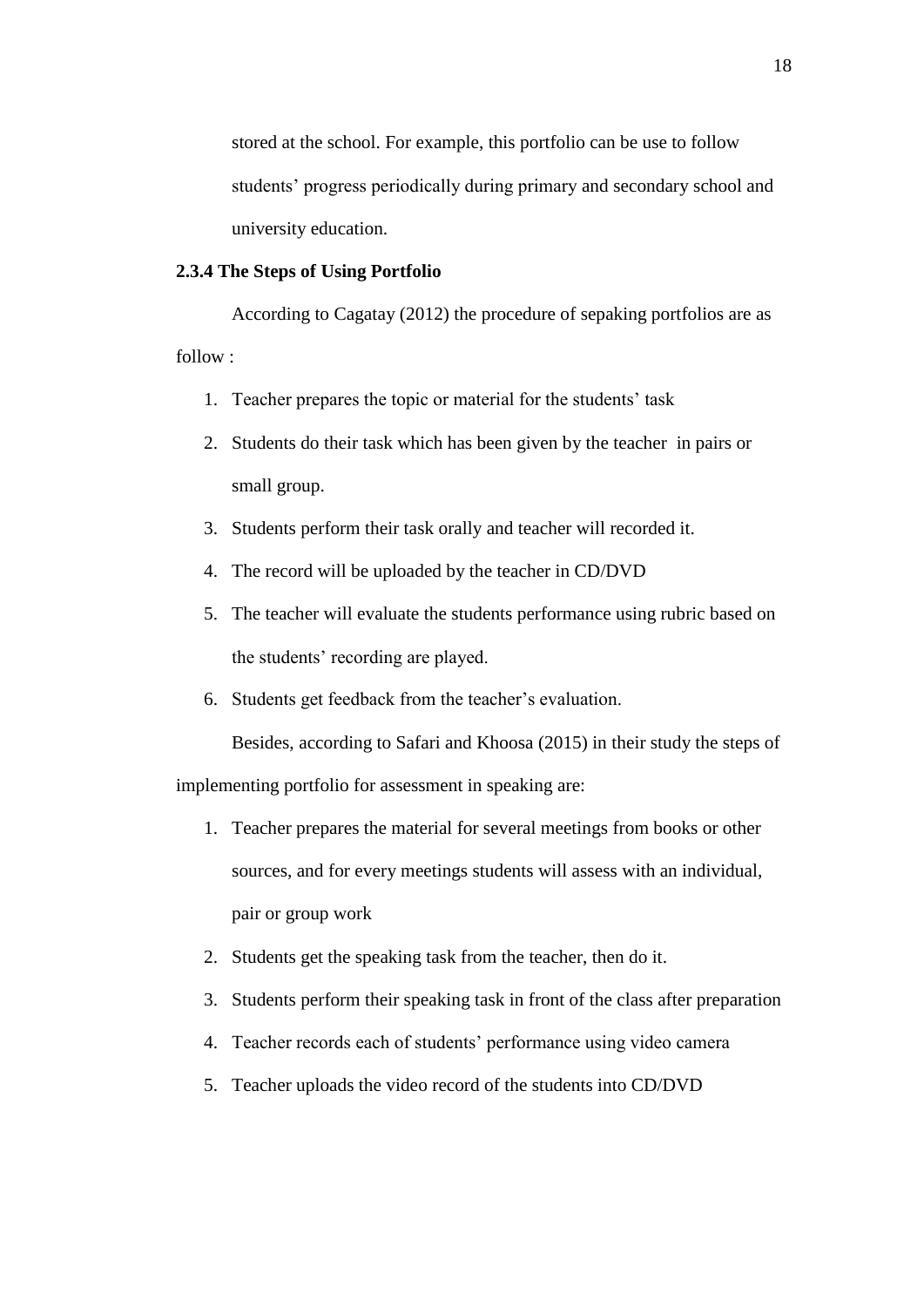- 6. After several meetings (3 meetings) and all videos are uploded, teacher plays the video in front of the class.
- 7. Teacher gives evaluation based on the guidance of a checklist.
- 8. Teacher give the students grade

Other researcher, Martin Hawkes (2016) from his study stated the steps of portfolio for assessment in speaking as follow:

- 1. Teacher gives explanation about portfolio system and task recording
- 2. Teacher prepares some topics include the tasks will give to the student
- 3. In every meeting, teacher explain the material and give the task
- 4. Students do the task and performed infront of the class
- 5. Students records their own performance
- 6. Teacher collects all students' recording after some meetings
- 7. The students' recording will be grading by the teacher.

Based on the explanation above, the researcher can conclude that there are some steps in implementing portfolio for assessment in speaking. Those are:

- 1. Teacher explains how the way to make portfolio and task recording
- 2. Teacher prepares material for the students' task
- 3. Students do their assessment and practice the task whether individual, pair or group
- 4. Students present their task while teacher record it
- 5. Teacher uploaded all the students performance in CD/DVD
- 6. Teacher plays the recording and evaluate it by rubric or checklist
- 7. Teacher gives feedback and grading for the task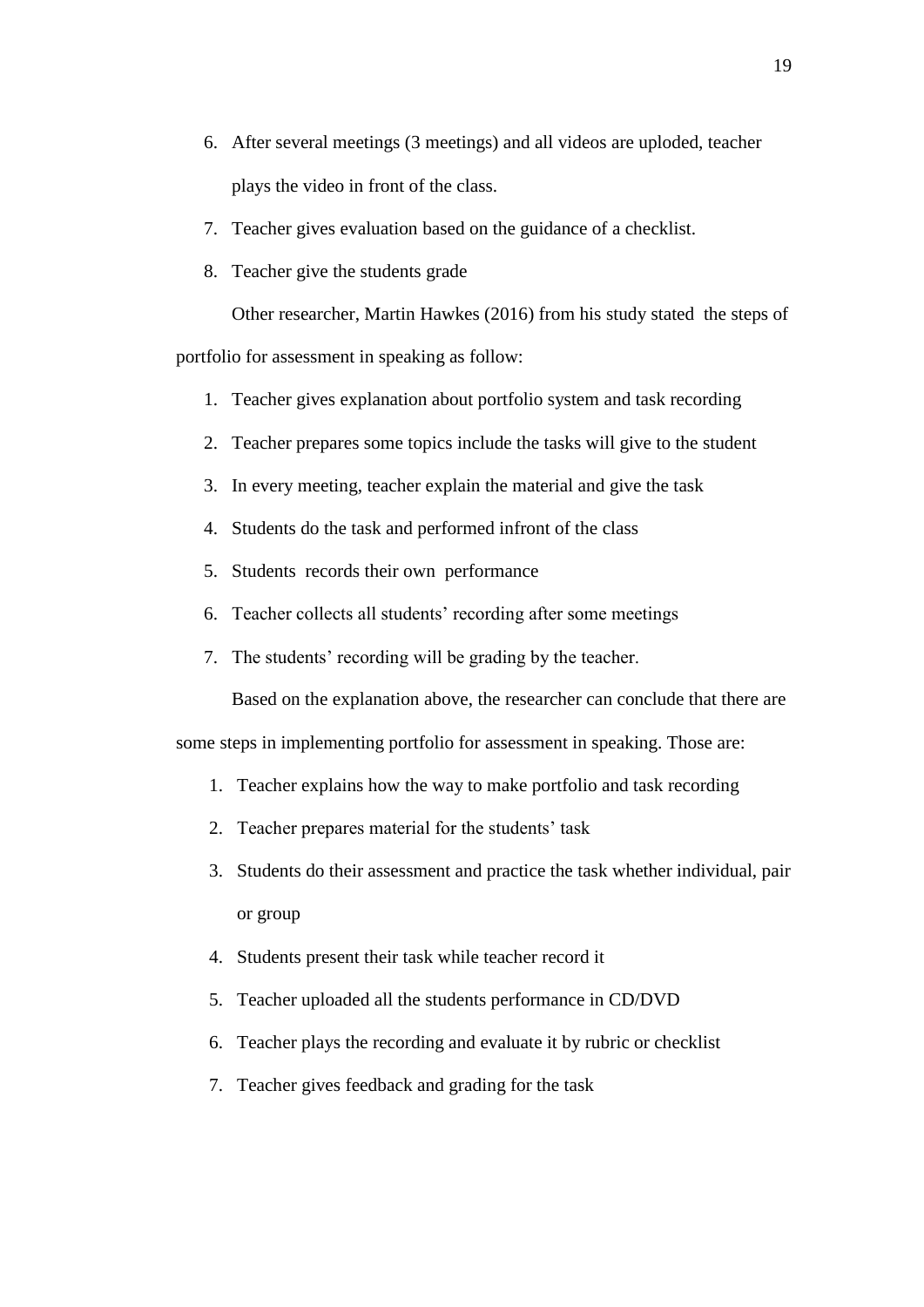## **2.3.5 The Advantages of Portfolio**

Portfolio has some advantages, have been shared by many researchers. According to De Fina (1992, p.32) Portfolio assessment enables to measure the skills in limited time. She said that assessment is not giving for sometimes but it used for continuously which can show the students strength and weaknesses. During the teaching learning process, teacher can see what students do and get. By giving students assessment, teacher provides them place for creating their minds after studying.

Based on Hedge (2000) portfolio gives potential advantage involving students learning process. Using portfolio means invite students to join the process of learning. They can share idea and thought to divide the criteria of tasking with the teacher. Portfolio helps them in developing their skills toward the material that they get from learning.

Meanwhile, according to Nunes (2004) portfolio is useful to promote the students self - reflection. By collecting the portfolio, students will get feedback from teacher, which will comment and give suggestion to students. By those activities, students can reflect themselves to more improve their ability.

In addition, Dornyei (2001) stated that portfolio for assessment will give motivational push to the students. Portfolio assessment relevant to the current discussion is that it allows learner to be evaluated over a period of time in a number of pieces of work. Portfolio in speaking also helps students to be independent and active. They will have chance to make their task better than other, so it will makes and competition which push them to do better in right way.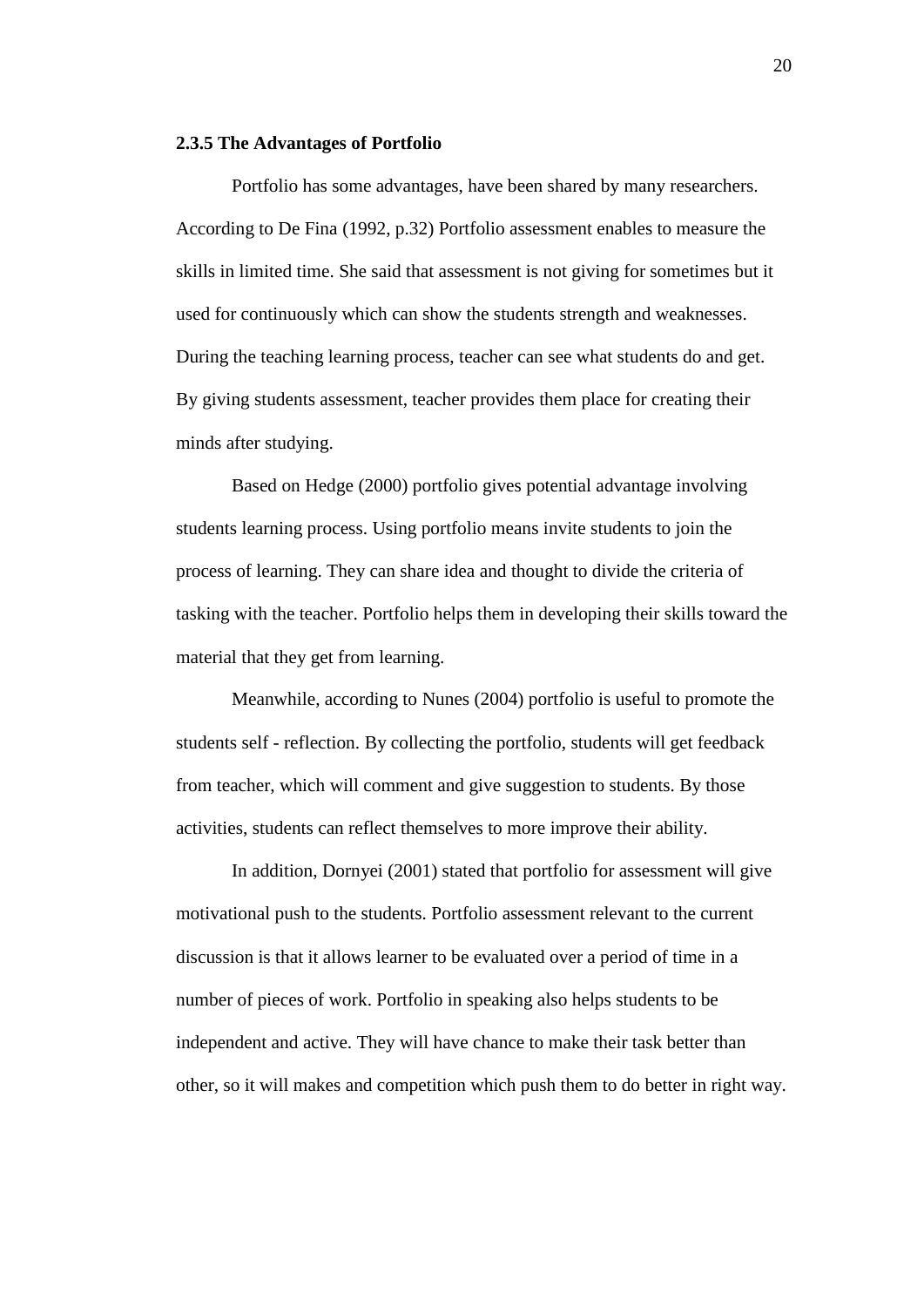### **2.3.6 The Disadvantages of portfolio**

Based on some researchers, portfolio also has some disadvantages. The first is about scoring in portfolio has less reliable data than multiple choice test (Cicmanec&Viecknicki, 1994). If the purpose and assessment criterion of portfolio is not clear, portfolio can be just a collection of students' work which cannot use to know students' reflection and improvement. When the specific criteria are given it will be increase the reliability of the portfolio. So, the purpose and assessment criteria should be explained in detail and clearly.

Another disadvantage of using portfolio is very time consuming (Birgin,2006b). Developing portfolio assessment criteria, rubrics and determining the works on portfolio can be difficult at first. Teacher need more time to assess students" performance and work in the crowded classroom. Assessing students using portfolio is not easy because teacher should know the criteria for grading the students" work. It can be difficult for analyzing process.

One of the problems in using portfolio is to store, handle and control portfolio in crowded classroom. Teacher has difficulties in collecting the students' work which the many number of students. To solve this problem teacher can prepare folder which special containing of students' work. There is no consideration for students who collect the work late. It makes the teacher confused and will be annoying for the next assessment. So, it is needed for make a deal with the students' about the schedule for collecting their works.

Consequently, the most important disadvantage of portfolios is that its low reliability of scores. To overcome this problem, rubrics should be used in the assessments of the students' works. Moreover, portfolio assessment place new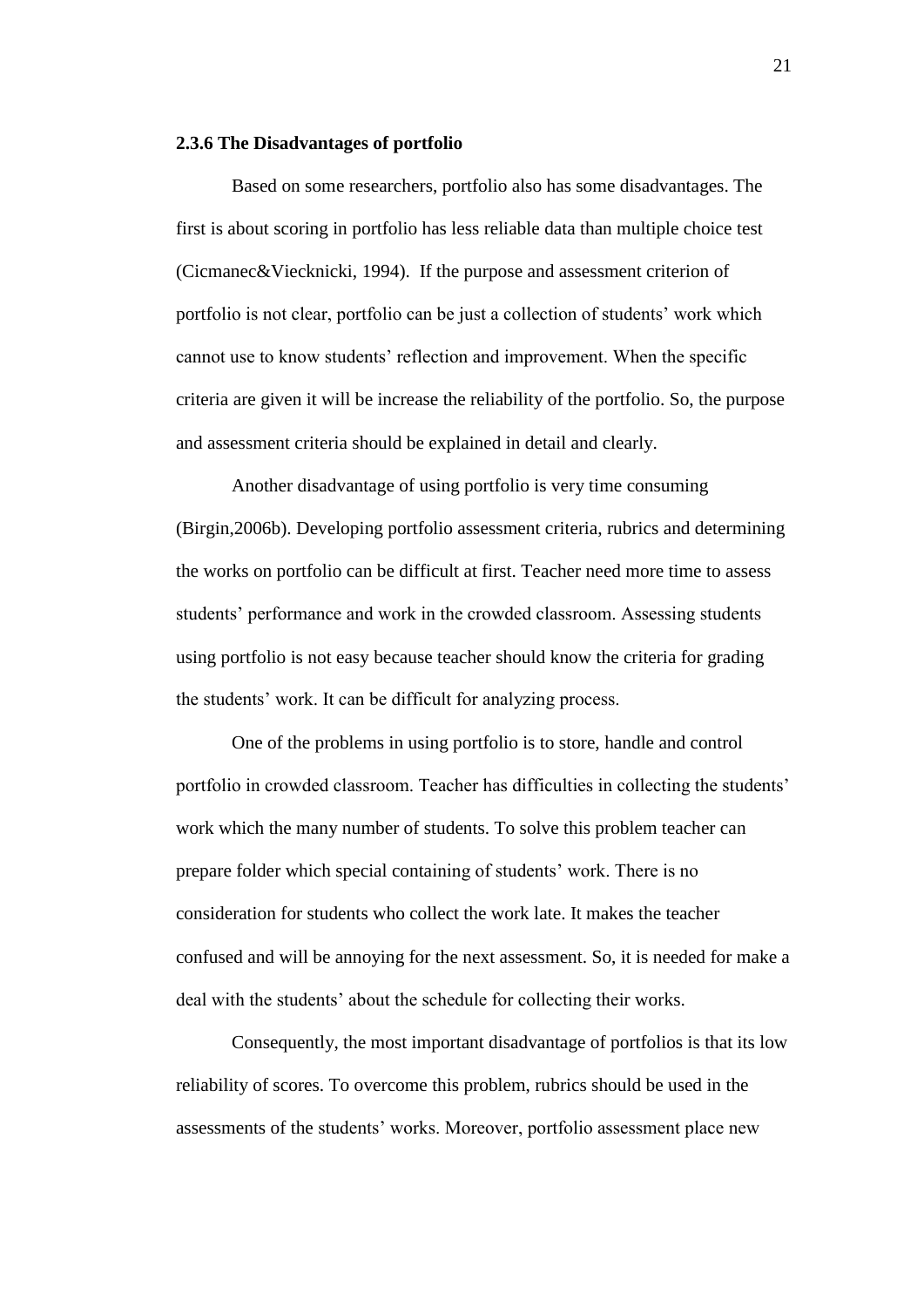demands on teachers such as professional development time to learn portfolio, preparation time to create new materials and lessons, to produce and refine portfolio pieces. Teachers also need additional time for reviewing and commenting on students work. Such kinds of requirements force teachers to develop themselves in their fields.

However, researches show some teachers consider that portfolios as a worthwhile burden with tangible results in instruction and student motivation (Koretz et al., 1994; Stecher, 1998). This fact is very important in terms of the application of portfolio. To cope with the possible limitations or disadvantages of portfolios, teachers tending to use portfolios should be educated before, assisted and supported in the portfolio application process by experts.

## **2.4 Portfolio for Assessment in Speaking**

Portfolio is collections of student"s work that shows the student"s efforts, progress and achievement in one folder. That collections include student participation in selecting contents, the criteria for selection, the criteria for judging merit and evidence of student self reflection (Paulson, Paulson and Mayer, 1991: 60). Based on Brooks (1999) portfolio is suitable for assessing the speaking activity. She says that using video records can improve and assess students" speaking ability.

There are some researchers which proposed some steps in implementing portfolio for assessment in speaking. Based on Safari and Khoosa (2015) the steps of using portfolio in speaking were as follow: Teacher prepares the material for several meetings from books or other sources, For every meetings students will assess with an individual, pair or group work, Students get the speaking task from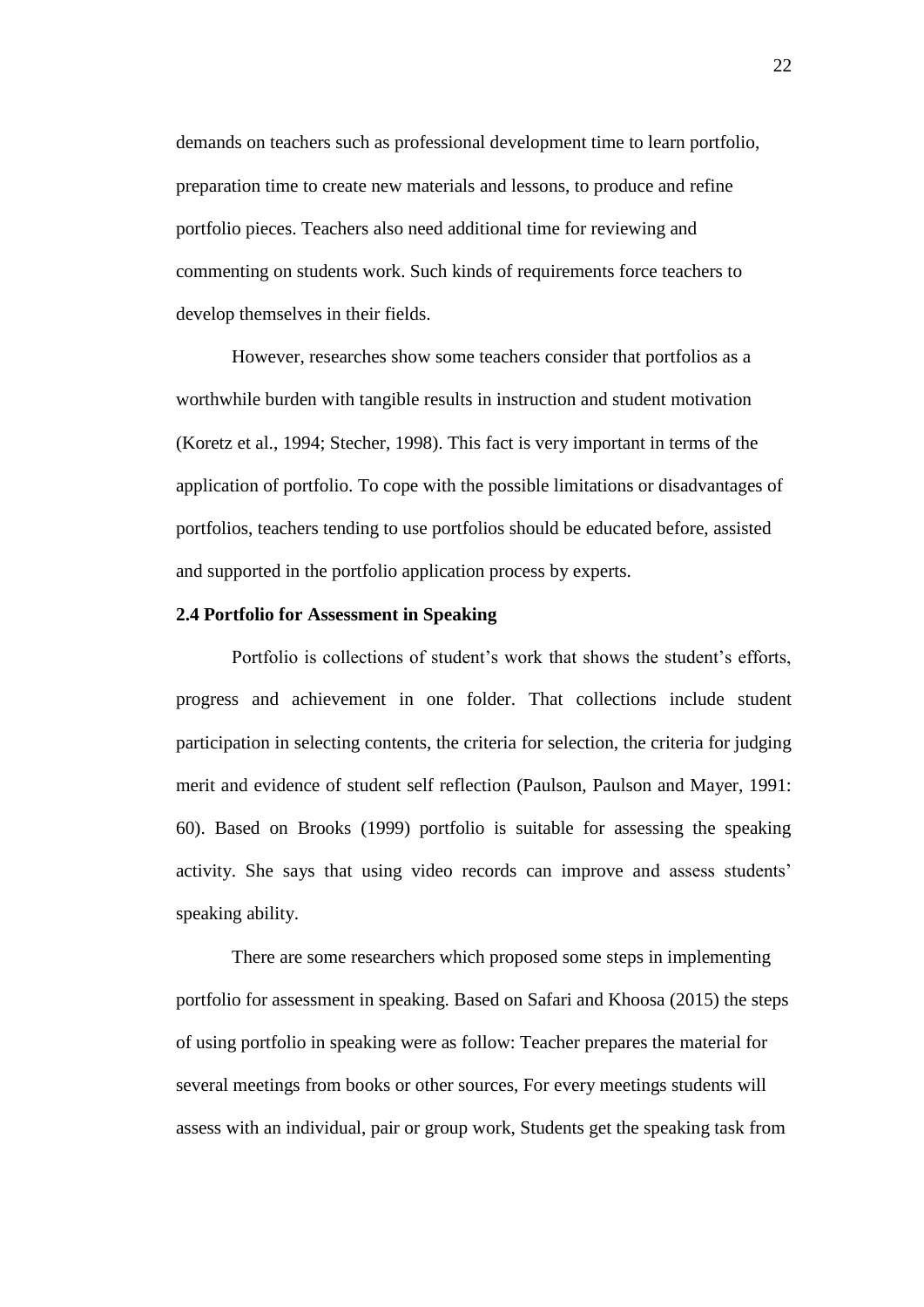the teacher, then do it. Students perform their speaking task in front of the class after preparation, Teacher records each of students' performance using video camera. Teacher uploads the video record of the students into CD/DVD. After several meetings (3 meetings) and all videos are uploaded, teacher plays the video in front of the class. Teacher gives evaluation based on the guidance of a checklist. Students get feedback from each other with the teachers" help. Teacher gives the students grade.

Proposing portfolio for assessment in speaking will motivate and more preferable to measure the students' ability (Chend and Squires, 2010). According to Brook (1996) on her study found that students which is video taped during their speech is performed better than students who teach using traditional method. The students on her study also show the positive comment toward the implementation of portfolio in speaking skill. The benefit of using portfolio for assesment in speaking is students can be evaluated over period of time (Dornyei,2001).

## **2.5 Review of Previous Study**

In conducting this study, the researcher relates the studies of some researchers who have been conducted the similar research about portfolio for assessment.

The first study, Baki, A. & Birgin, O. (2007) entitled "*The use of portfolio to assess students' performance*" has purpose to introduce portfolio assessment method commonly used in educational contexts. Their study also compares the use of portfolio assessment method with the traditional method. This study finds that portfolios are effective to be used for assessing students' performance because it can observe students" strength and weaknesses. It also shows the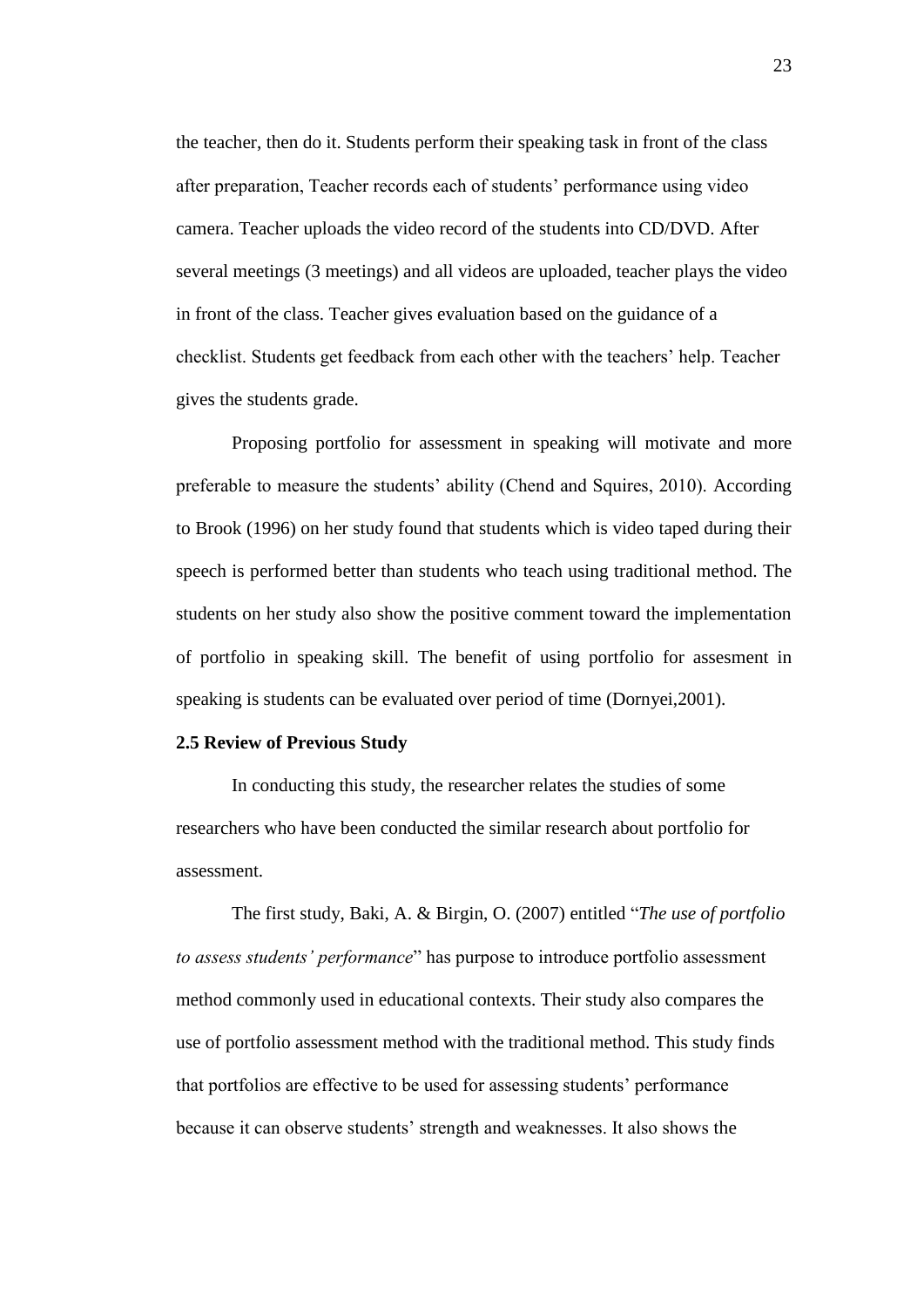students learning progress. The use of portfolio assessment method is appropriate for assessing the students" performance but it is not completely right to leave the traditional assessment method because the use of them will give reliable information about students.

The second study was conducted by Hawkes, M (2016) in his study "*Using task portfolios for assessment in oral communication courses*" he did research in Japanese university students who took English communication class. The aim of his research is to investigate the use of task portfolio in an EFL English communication class. The researcher uses three kinds of data collection; questionnaire, samples of task recordings and a research journal. The result shows that using task portfolio for assessment gives motivation for the students to do their best because of the use of recording in tasking could improve their performance.

The third study was conducted by Sibel Ozdemir Cagatay (2012) entitled *"Speaking portfolios as an alternative way of assessment in an EFL context"* she conducted research with 77 turkish university students, five instructors and two administrators as the participant of her study. The instrument which used are questionaire and interview. The research found that the speaking portfolios has enabled instructors, administrators and curriculum developers an alternatives way to improve and assess speaking skill.

The last study is *"The effect of portfolio for assessment on writing EFL students"* conducted by Behzad Nezakatgo (2011). The purpose of his study is to determine the effect of portfolio assessment on final examination scores of EFL students' writing skill. The researcher was designed the study in Quasi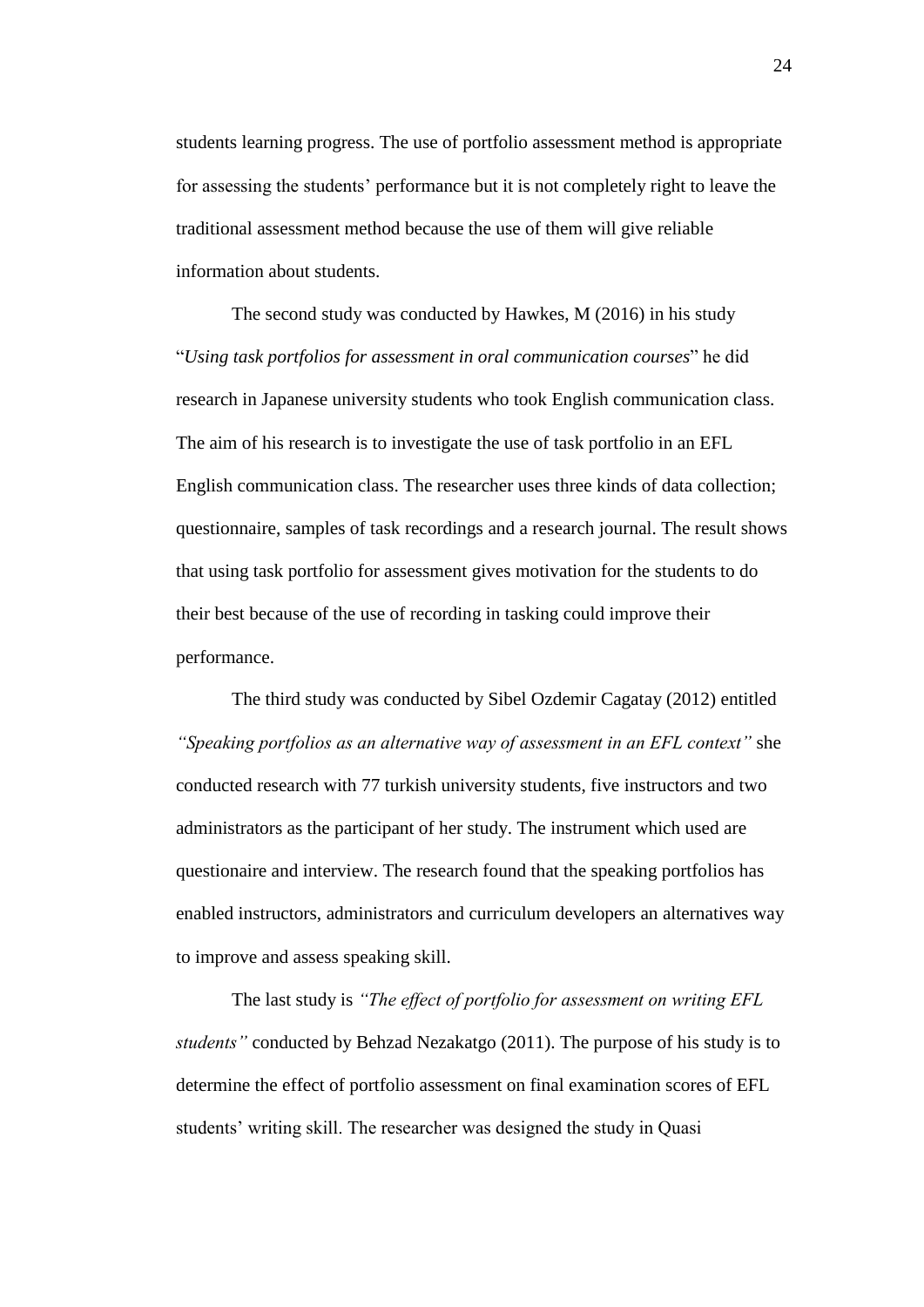experimental research, with the subject of his study was 40 students of university. The research found that the use of portfolio assessment improved students writing and got higher score in final examination than students taught without portfolio.

Based on these four previous researches above, the difference can be seen from the skill of the study, design of the study and the subject of the study. The skill of the third previous study was in writing, but for this study, speaking is the skill that I will concern about. Although the design of this study is qualitative research design, there is a reason why those references were use the previous study also used quasi experimental research design. The subject of this study is eight grade students in junior high school, while in the previous study, the subject was students of university. So, here, the researcher will conduct a descriptive qualitative study about the use of portfolio for assessment in speaking for the eighth grade at SMP Muhammadiyah 1 Gresik.

## **2.6 Summary**

Speaking is the interactive process constructing meaning, including producing, receiving and processing information orally that people can express their thought, ideas and information to others. Learning speaking in foreign language is the most important skill, should be mastered by students to communicate. The students" ability to interact to people in daily life is necessary. Teachers as a guide in learning process should provide the interesting and fun learning in teaching speaking. An assessment given by the teacher is influenced toward the activity that happens in the class. The role of teacher in teaching and learning process in the classroom is determined by the students' ability.